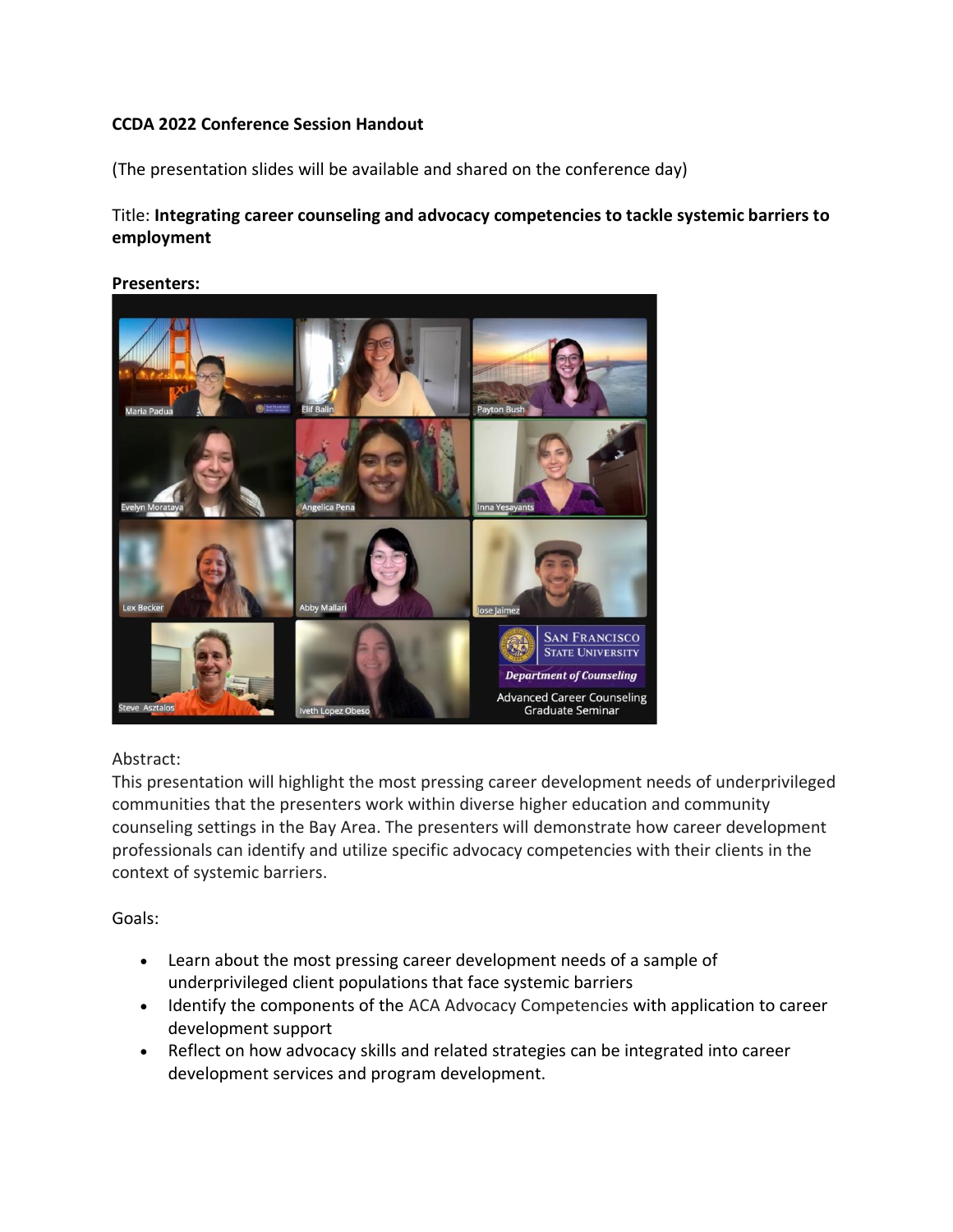### Why should we consider and integrate advocacy in career services?

The Covid-19 pandemic spotlighted the significant racial, gender, economic, and other disparities among people in the U.S. and other countries. As the great resignation debates and the recent increase in employee activism also demonstrate, persistent systemic barriers impact the employment access and personal and workplace well-being of communities, especially those from underprivileged or underserved backgrounds. Despite the progress in public awareness of systemic barriers, the political polarization, socioeconomic disparities, and prolonged change in dysfunctional employment-related policies continue to disadvantage the most vulnerable individuals. While the post-pandemic world of work is still emerging, uncertainty and unpredictability become global norms and challenges.

In this current climate, career development practitioners should reflect on their professional identities and competencies in the context of their clients' changing career development needs. This presentation will highlight examples of such needs that are embedded in systemic marginalization and barriers. The presenters (career counseling educators and trainees/interns) will share the most pressing issues based on the current statistics and research literature about underprivileged client populations, which include the following specific examples:

- First-Gen Community College Students
- Latina/x Women Completing/Achieving Graduate Degrees at Four-Year Universities
- BIPOC Women in Entry-Level Healthcare Professions
- Individuals who Experience Homelessness

The presenters will demonstrate how they connect their research (i.e., finding current information about these populations) to specific advocacy competencies to identify change strategies (e.g., individual level, organizational level, and systemic level advocacy strategies; ACA Advocacy Competencies; Toporek & Daniels, 2018).



Original model by Lewis, Arnold, House & Toporek (2003) updated by Toporek & Daniels (2018)